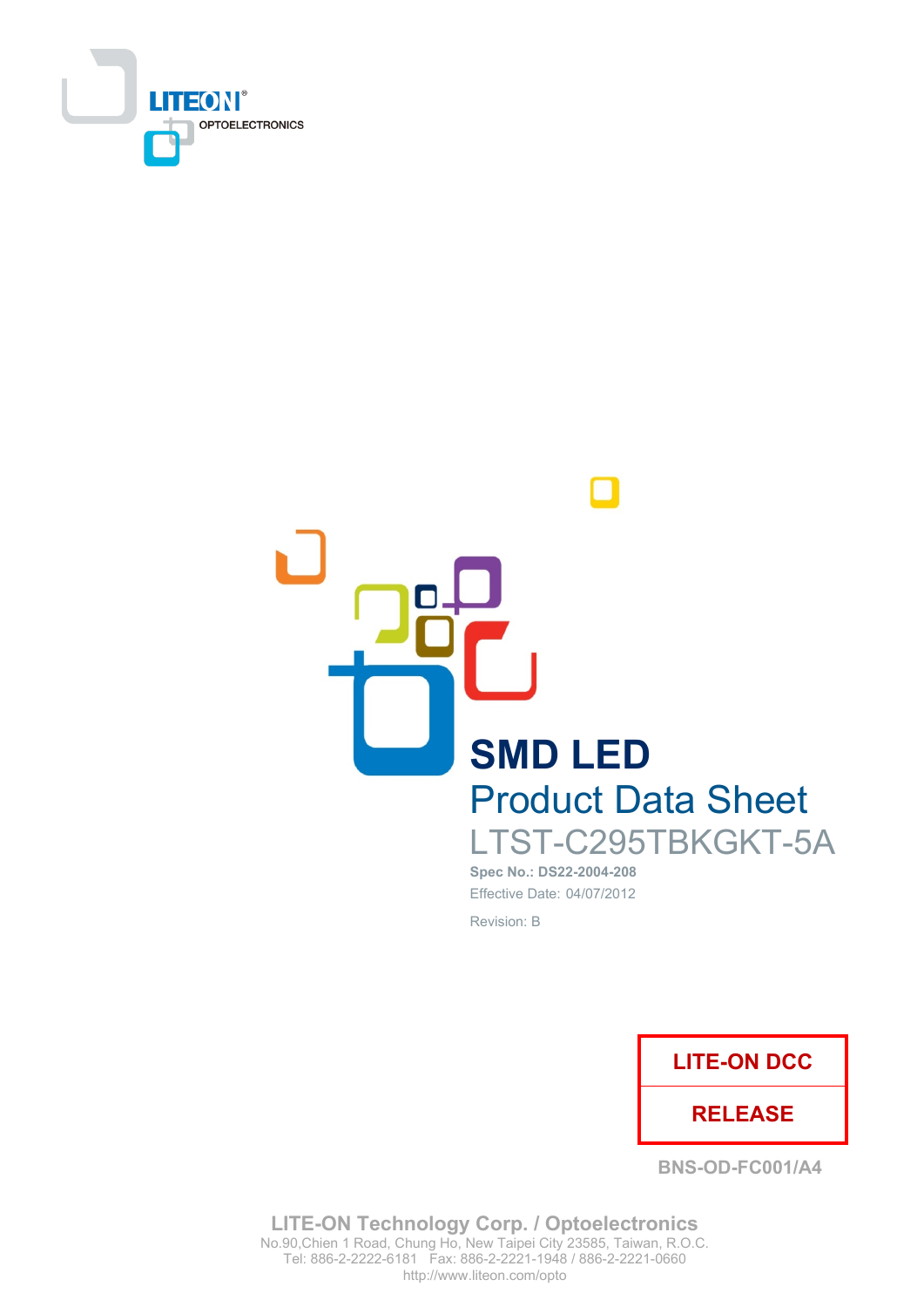## Property of Lite-On Only

#### **Features**

LITEON®

- \* Meet ROHS, Green Product.
- \* Extra Thin (0.55mm) Dual Color Chip LED.
- \* Ultra bright InGaN / AlInGaP Chip LED.
- \* Package in 8mm tape on 7" diameter reels.
- \* EIA STD package.
- \* I.C. compatible.
- \* Compatible with automatic placement equipment.
- \* Compatible with infrared reflow solder process

#### **Package Dimensions**



#### **Devices**

| Part No.           | Lens        | Source Color  | Pin Assignment |
|--------------------|-------------|---------------|----------------|
| LTST-C295TBKGKT-5A |             | InGaN Blue    | 1,3            |
|                    | Water Clear | AlInGaP Green | 2,4            |

Notes:

- 1. All dimensions are in millimeters (inches).
- 2. Tolerance is  $\pm$  0.10 mm (.004") unless otherwise noted.

| Part No.: LTST-C295TBKGKT-5A | Page: |  |  |  |  |
|------------------------------|-------|--|--|--|--|
|------------------------------|-------|--|--|--|--|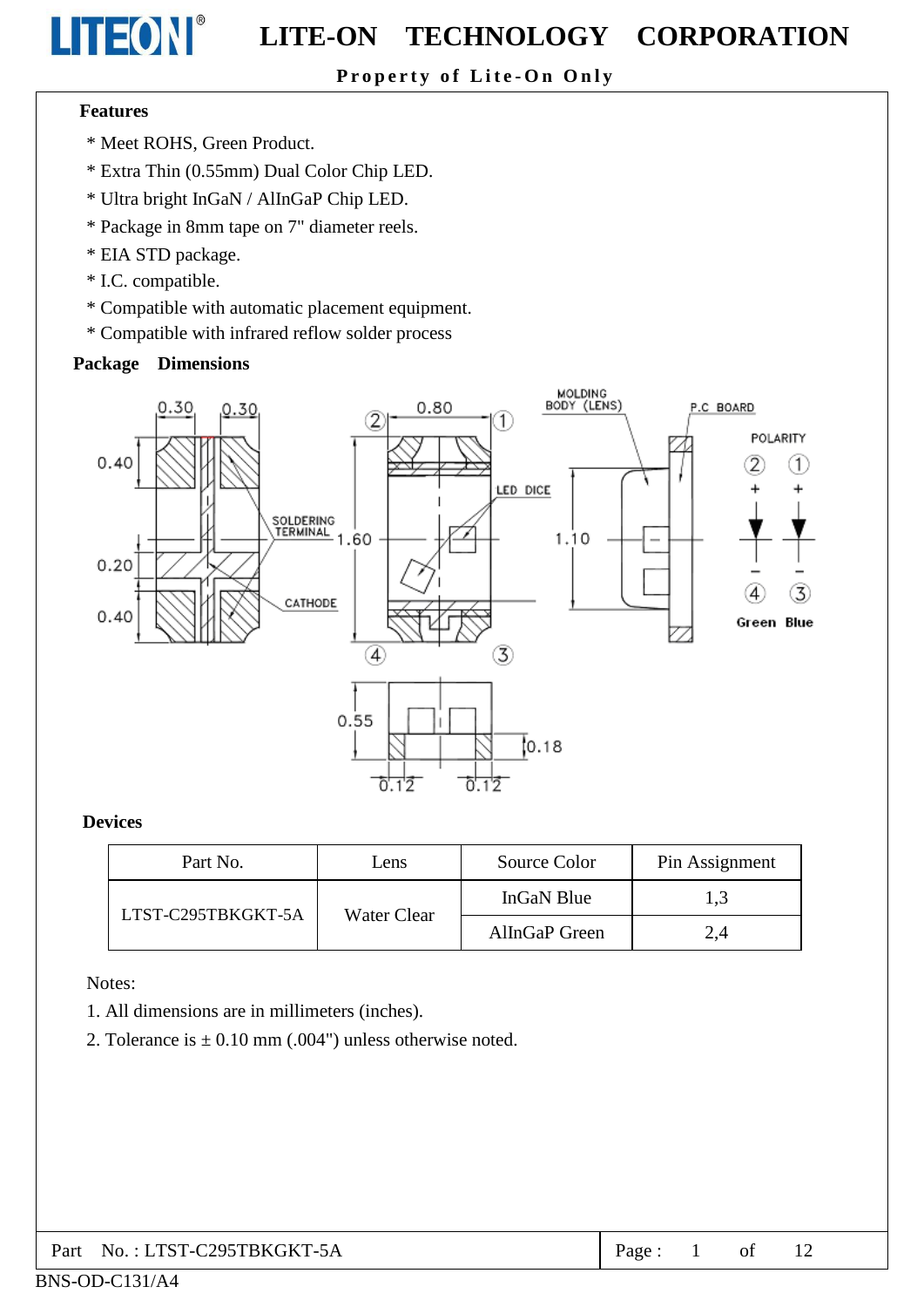

## **LITEON**<sup>®</sup> LITE-ON TECHNOLOGY CORPORATION

## Property of Lite-On Only

## Absolute Maximum Ratings At Ta=25°C

|                                                                          | LTST-C295TBKGKT-5A                |       |      |
|--------------------------------------------------------------------------|-----------------------------------|-------|------|
| Parameter                                                                | Blue                              | Green | Unit |
| <b>Power Dissipation</b>                                                 | 76                                | 75    | mW   |
| <b>Peak Forward Current</b><br>$(1/10$ Duty Cycle, $0.1$ ms Pulse Width) | 100                               | 80    | mA   |
| <b>DC</b> Forward Current                                                | 20                                | 30    | mA   |
| <b>Operating Temperature Range</b>                                       | $-20\degree C$ to $+80\degree C$  |       |      |
| <b>Storage Temperature Range</b>                                         | $-30\degree C$ to $+100\degree C$ |       |      |
| <b>Infrared Soldering Condition</b>                                      | 260°C For 10 Seconds              |       |      |

| Part No.: LTST-C295TBKGKT-5A | $Page: 2$ of |  |  |  |
|------------------------------|--------------|--|--|--|
|------------------------------|--------------|--|--|--|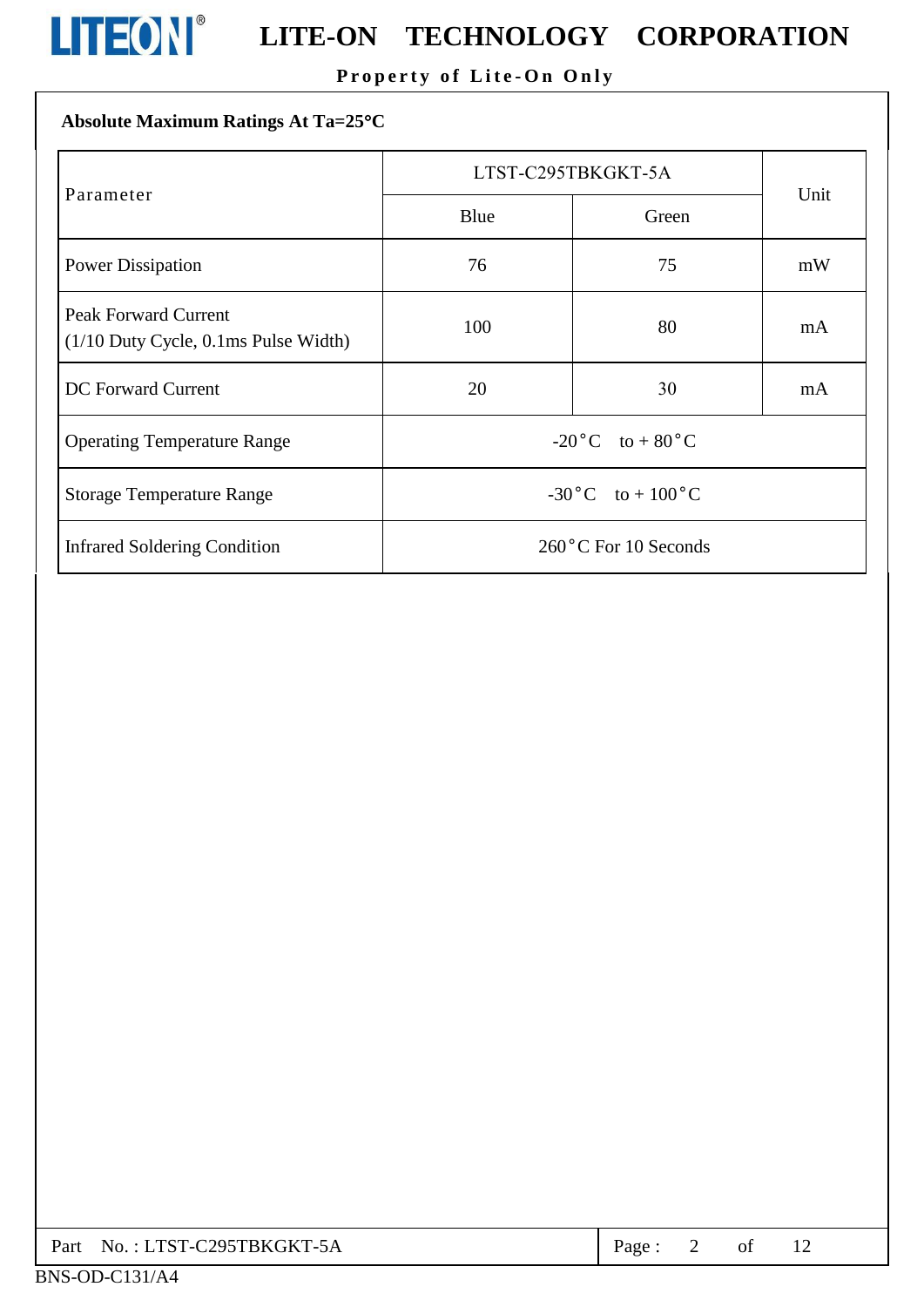# LITEON®

#### **LITE-ON** TECHNOLOGY CORPORATION

Property of Lite-On Only

## **Suggestion Profile:**

Suggestion IR Reflow Profile For Pb Free Process



**TIME** 

| C295TBKGKT-5A<br>$TST_{-1}$<br>$\mathbf{D}_{\mathbf{a}\mathbf{m}}$<br>N <sub>O</sub><br>ΟĪ<br>aσe<br>$-3A$<br>-ai<br><b>*</b><br>___ |
|--------------------------------------------------------------------------------------------------------------------------------------|
|--------------------------------------------------------------------------------------------------------------------------------------|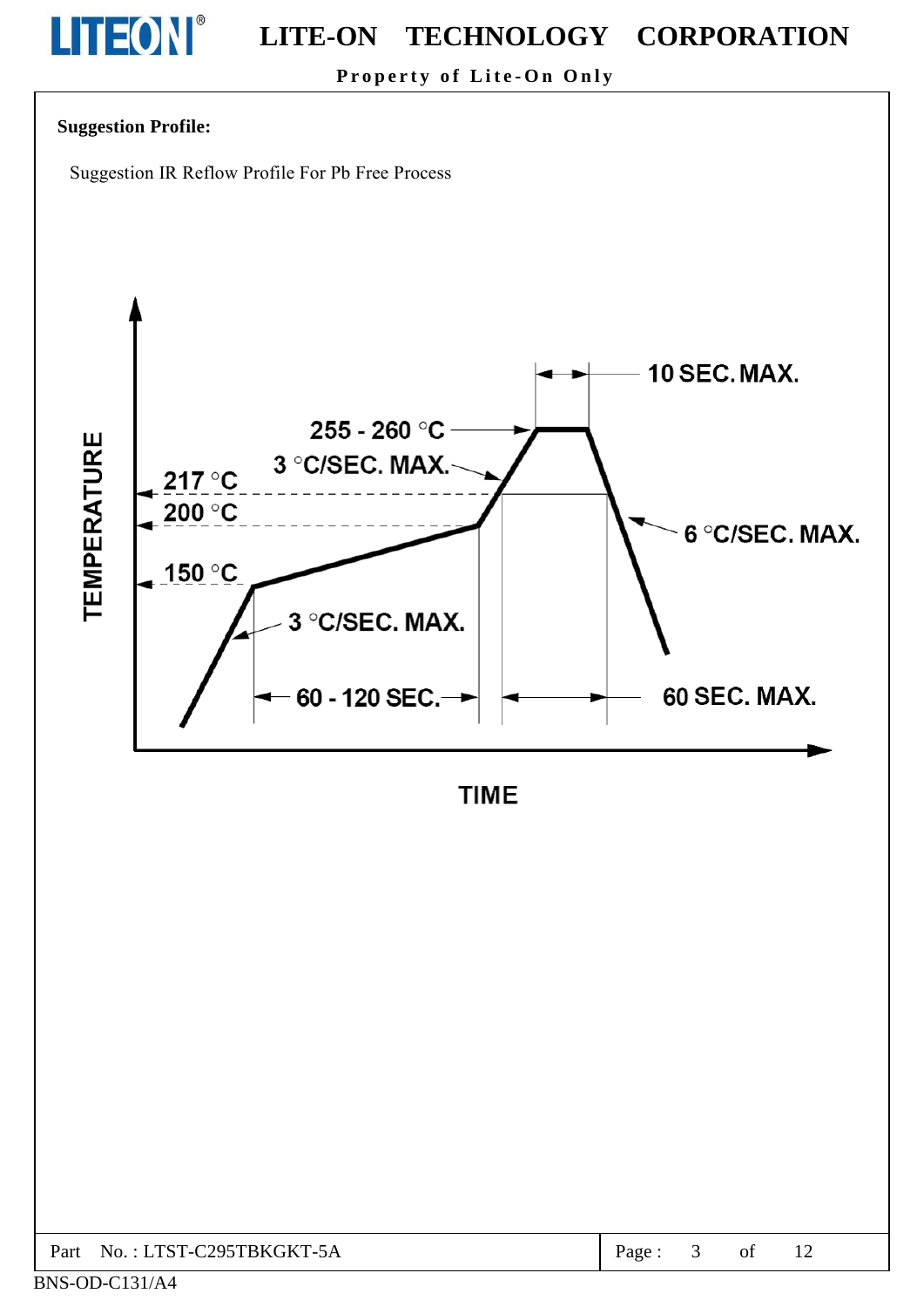

Property of Lite-On Only

### Electrical / Optical Characteristics At Ta=25°C

| Parameter                | LTST-C295TBKGKT-5A<br>Symbol |      |                          | Unit           | <b>Test Condition</b> |                              |
|--------------------------|------------------------------|------|--------------------------|----------------|-----------------------|------------------------------|
|                          |                              |      | Blue                     | Green          |                       |                              |
|                          |                              | MIN. | 7.10                     | 7.10           |                       |                              |
| Luminous Intensity       | IV                           | TYP. | $\overline{\phantom{0}}$ |                | mcd                   | $IF = 5mA$<br>Note 1         |
|                          |                              | MAX. | 45.0                     | 45.0           |                       |                              |
| Viewing Angle            | 201/2                        | TYP. | 130                      | 130            | deg                   | Note $2$ (Fig.6)             |
| Peak Emission Wavelength | $\lambda P$                  | TYP. | 468                      | 574            | nm                    | Measurement<br>@Peak (Fig.1) |
|                          |                              | MIN. |                          |                |                       |                              |
| Dominant Wavelength      | $\lambda$ d                  | TYP. | 470                      | 571            | nm                    | $IF = 5mA$<br>Note 3         |
|                          |                              | MAX. |                          |                |                       |                              |
| Spectral Line Half-Width | $\Delta\lambda$              | TYP. | 25                       | 15             | nm                    |                              |
|                          |                              | MIN. | $\overline{\phantom{0}}$ | $\overline{a}$ |                       |                              |
| <b>Forward Voltage</b>   | <b>VF</b>                    | TYP. | 2.70                     | 1.75           | $\mathbf{V}$          | $IF = 5mA$                   |
|                          |                              | MAX. | 3.20                     | 2.35           |                       |                              |
| <b>Reverse Current</b>   | IR                           | MAX. | 10                       | 10             | $\mu A$               | $VR = 5V$<br>Note 5          |

Notes: 1. Luminous intensity is measured with a light sensor and filter combination that approximates the CIE eye-response curve.

- 2.  $\theta$  1/2 is the off-axis angle at which the luminous intensity is half the axial luminous intensity.
- 3. The dominant wavelength,  $\lambda$  d is derived from the CIE chromaticity diagram and represents the single wavelength which defines the color of the device.
- 4. Caution in ESD:

Static Electricity and surge damages the LED. It is recommend to use a wrist band or anti-electrostatic glove when handling the LED. All devices, equipment and machinery must be properly grounded.

5. Reverse voltage (VR) condition is applied to IR test only. The device is not designed for reverse operation.

| Part No.: LTST-C295TBKGKT-5A |
|------------------------------|
|------------------------------|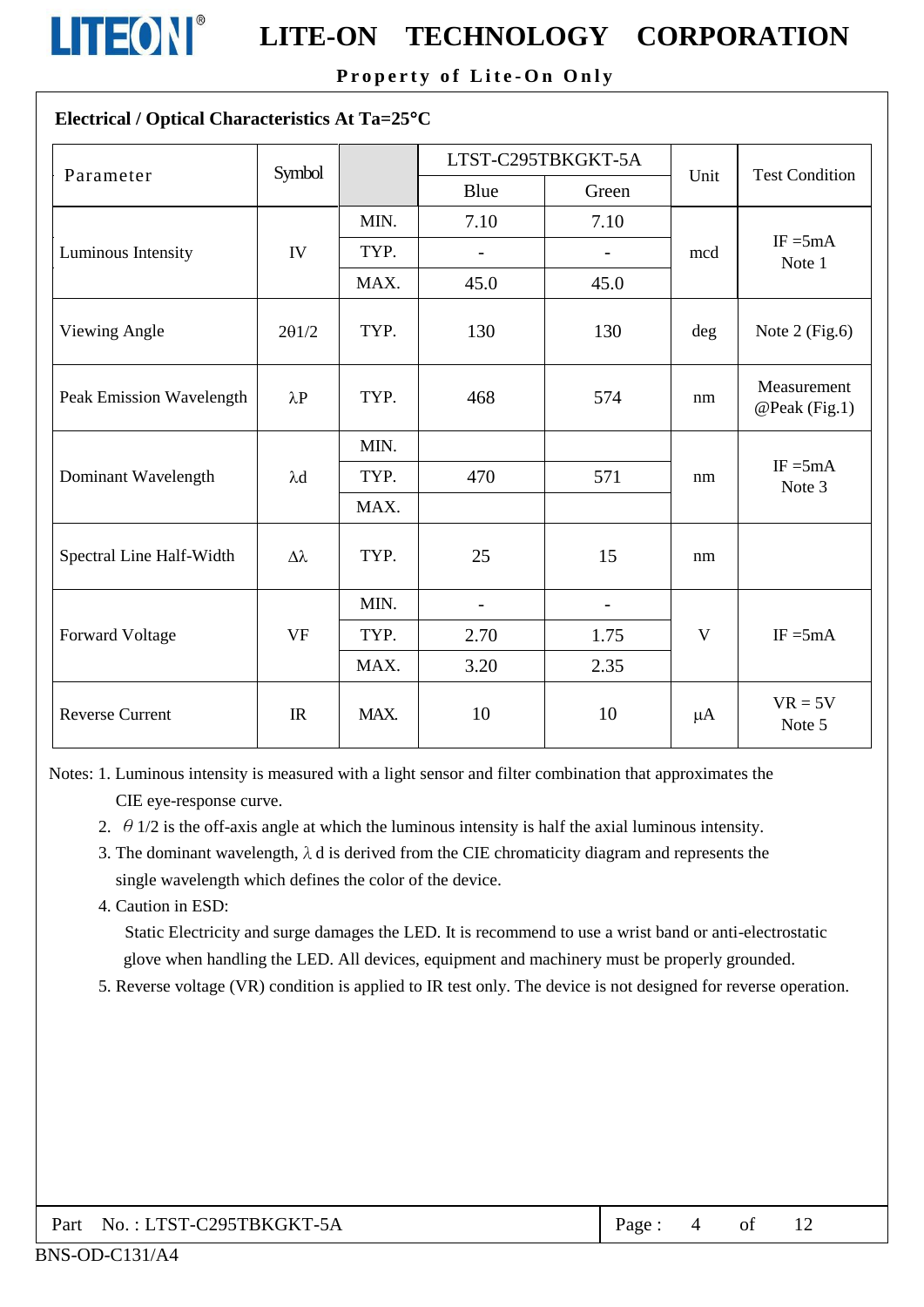

## **LITEON**<sup>®</sup> LITE-ON TECHNOLOGY CORPORATION

## Property of Lite-On Only

## **Bin Code List**

| Luminous Intensity | Color: Blue, Unit: mcd $@5mA$ |      |
|--------------------|-------------------------------|------|
| <b>Bin Code</b>    | Min.                          | Max. |
| K                  | 7.10                          | 11.2 |
|                    | 11.2                          | 18.0 |
| M                  | 18.0                          | 28.0 |
|                    | 28.0                          | 45.0 |

Tolerance on each Intensity bin is  $+/-15\%$ 

| Luminous Intensity | Color: Green, Unit: mcd @5mA |      |  |
|--------------------|------------------------------|------|--|
| <b>Bin Code</b>    | Min.                         | Max. |  |
| K                  | 7.10                         | 11.2 |  |
|                    | 11.2                         | 18.0 |  |
| M                  | 18.0                         | 28.0 |  |
| N                  | 28.0                         | 45.0 |  |

Tolerance on each Intensity bin is +/-15%

| Part . | No. : LTST-C295TBKGKT-5A | Page |  | ΟĪ |  |  |
|--------|--------------------------|------|--|----|--|--|
|--------|--------------------------|------|--|----|--|--|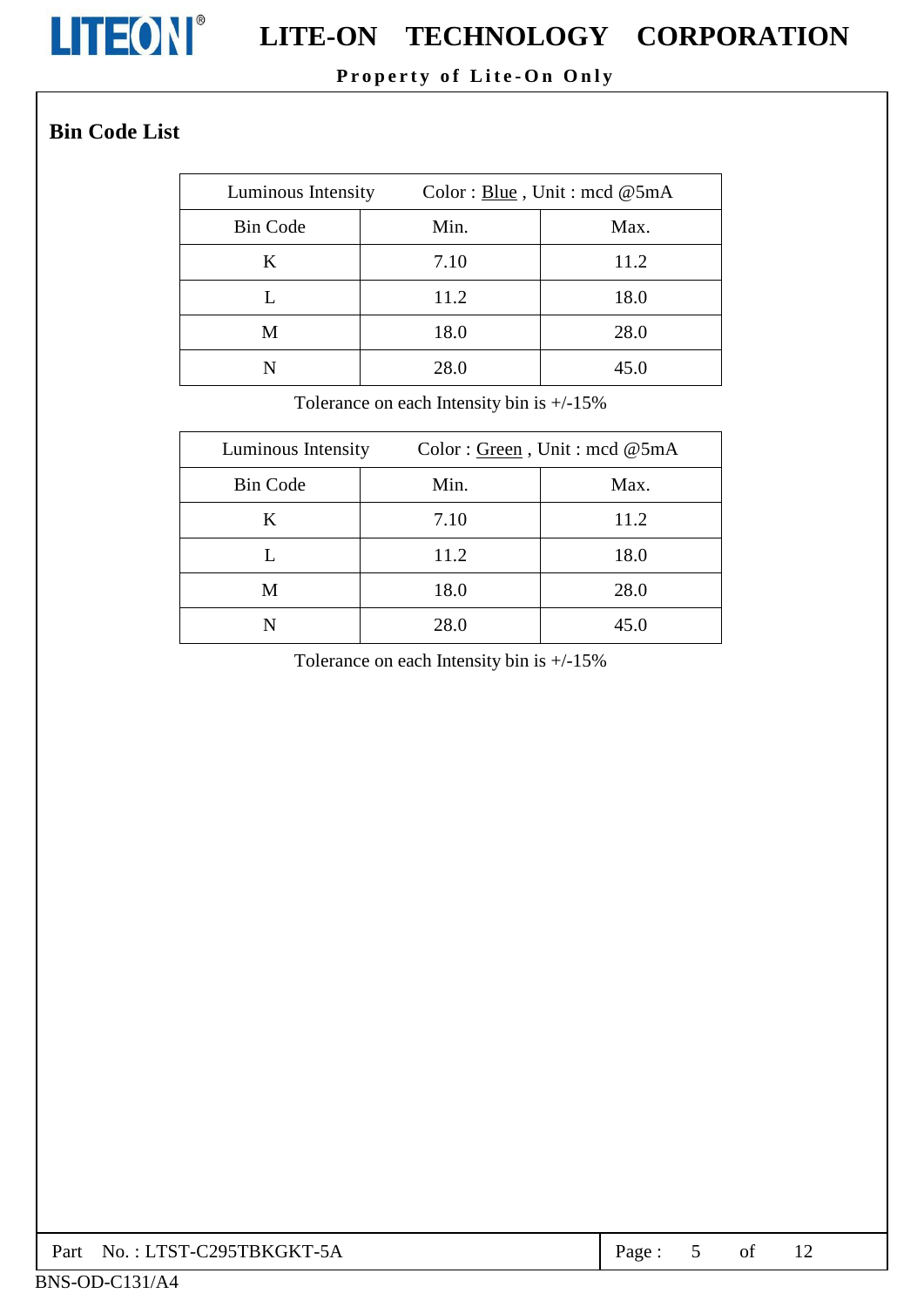

Property of Lite-On Only



BNS-OD-C131/A4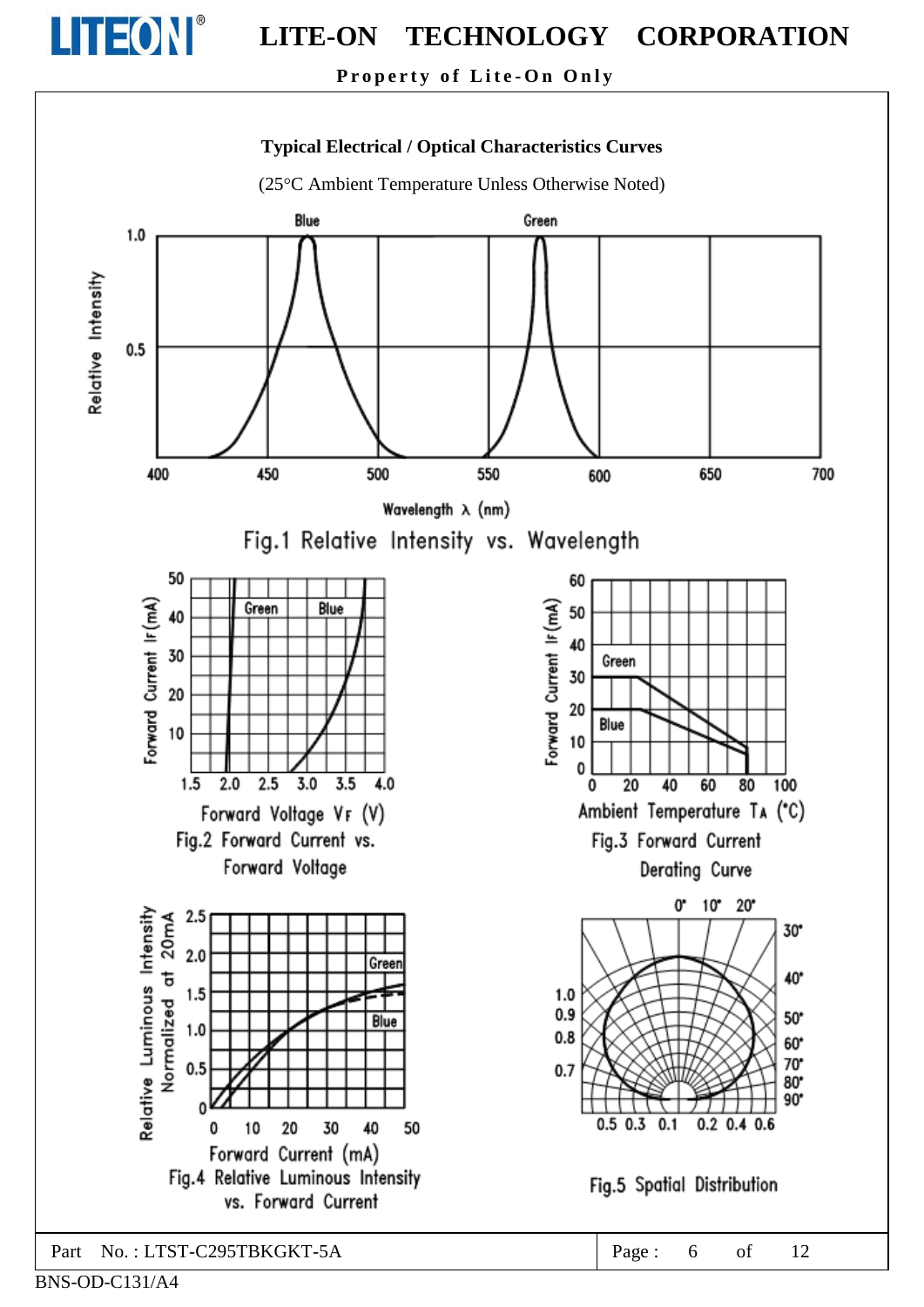

#### TECHNOLOGY CORPORATION **LITE-ON**

## Property of Lite-On Only

#### **Cleaning**

Do not use unspecified chemical liquid to clean LED they could harm the package.

If clean is necessary, immerse the LED in ethyl alcohol or in isopropyl alcohol at normal temperature for less one minute.

#### **Suggest Soldering Pad Dimensions**



### **Package Dimensions Of Tape And Reel**



BNS-OD-C131/A4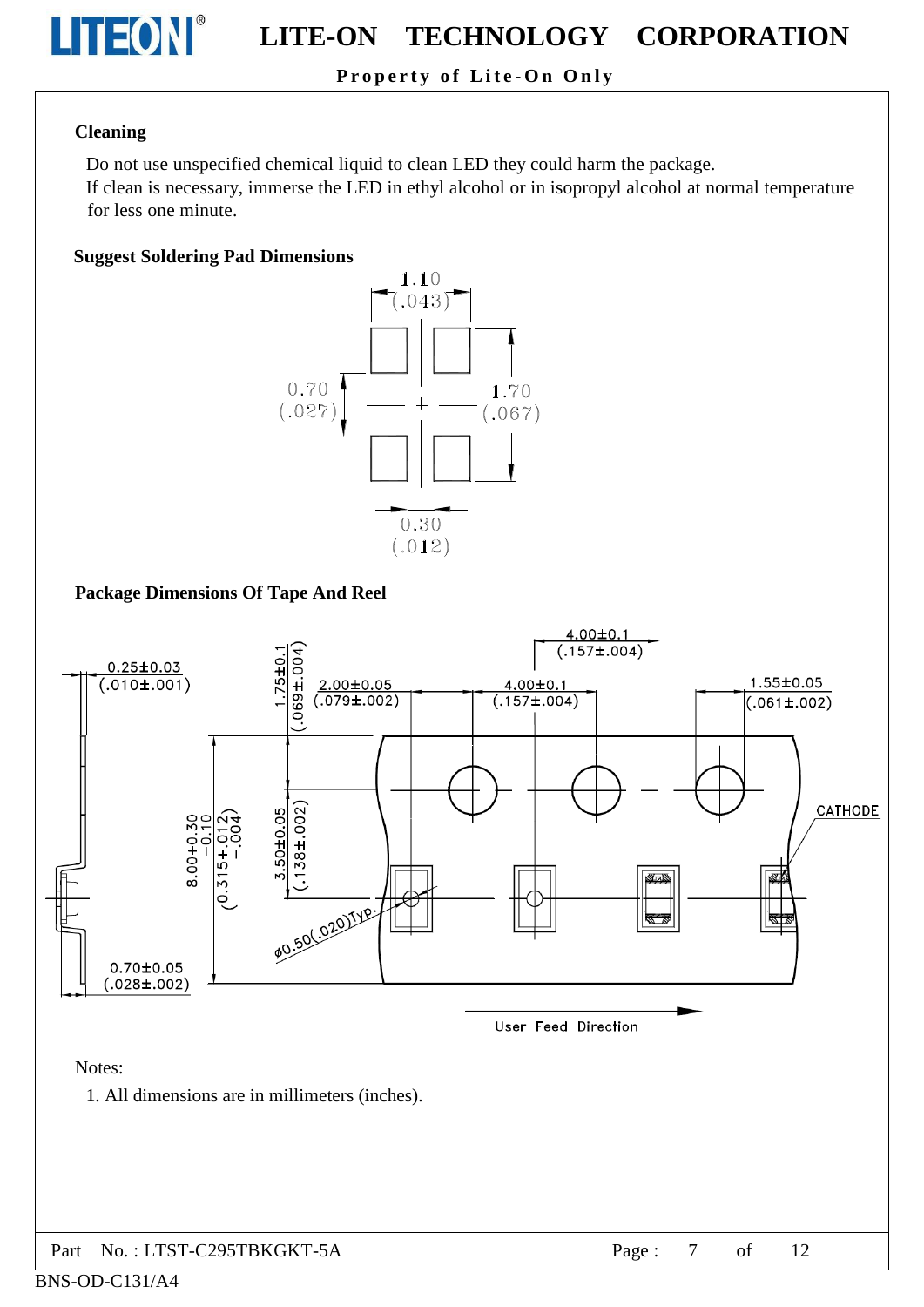

Property of Lite-On Only



#### Notes:

- 1. Empty component pockets sealed with top cover tape.
- 2.7 inch reel-4000 pieces per reel.
- 3. Minimum packing quantity is 500 pcs for remainders.
- 4. The maximum number of consecutive missing lamps is two.
- 5. In accordance with ANSI/EIA 481 specifications.

#### No.: LTST-C295TBKGKT-5A Part

Ø178±2.0

 $(7.0 \pm .08)$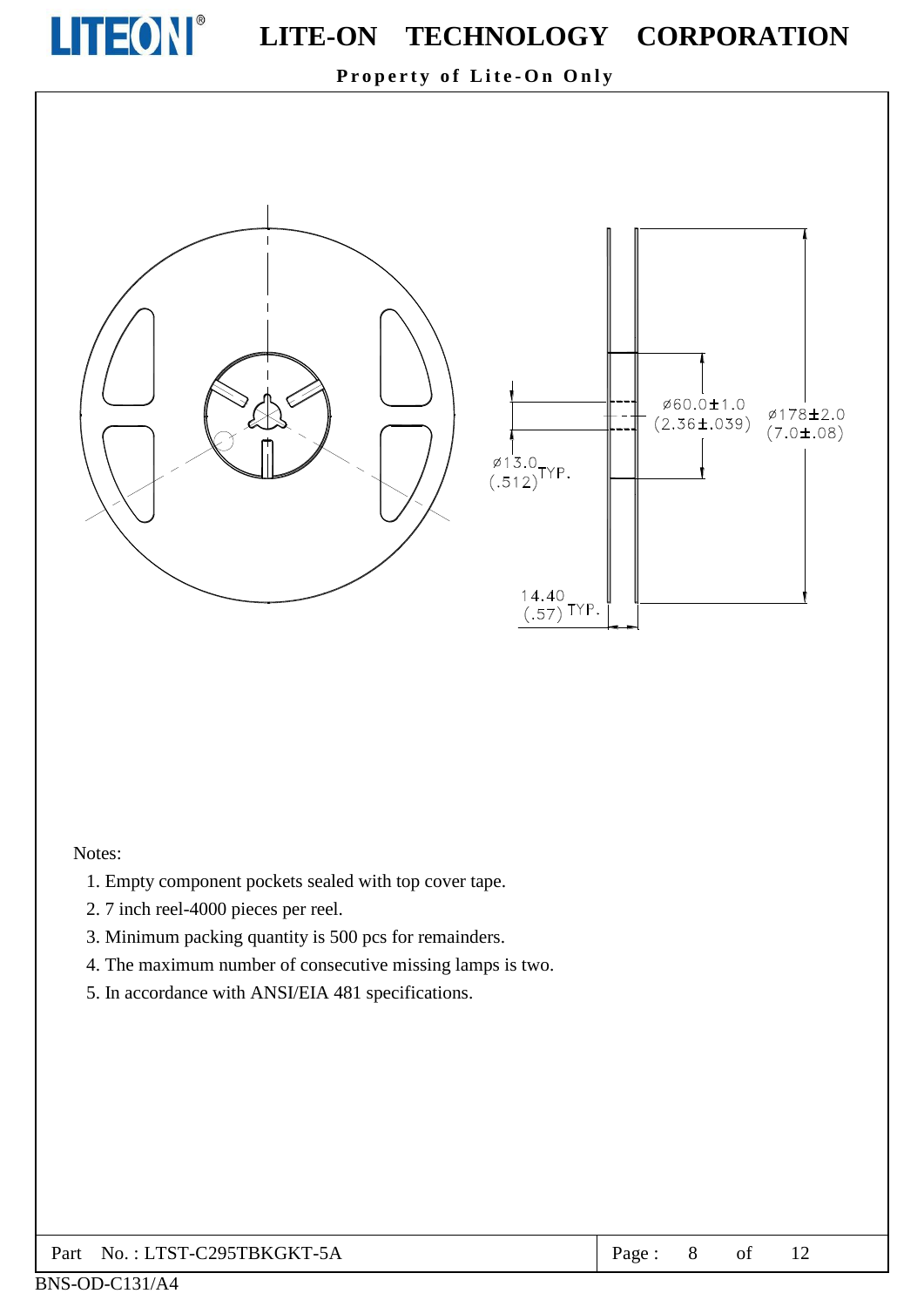

Property of Lite-On Only

## **CAUTIONS**

## 1. Application

The LEDs described here are intended to be used for ordinary electronic equipment (such as office equipment, communication equipment and household applications). Consult Liteon's Sales in advance for information on applications in which exceptional reliability is required, particularly when the failure or malfunction of the LEDs may directly jeopardize life or health (such as in aviation, transportation, traffic control equipment, medical and life support systems and safety devices).

### 2. Storage

The package is sealed:

The LEDs should be stored at 30 °C or less and 90% RH or less. And the LEDs are limited to use within one year, while the LEDs is packed in moisture-proof package with the desiccants inside. The package is opened:

The storage ambient for the LEDs should not exceed  $30^{\circ}$ C temperature or 60% relative humidity.

It is recommended that LEDs out of their original packaging are IR-reflowed within one week.

For extended storage out of their original packaging, it is recommended that the LEDs be stored in a sealed container with appropriate desiccant, or in a desiccators with nitrogen ambient.

LEDs stored out of their original packaging for more than a week should be baked at about 60 deg C for at least 20 hours before solder assembly.

## 3. Cleaning

Use alcohol-based cleaning solvents such as isopropyl alcohol to clean the LED if necessary.

### 4. Soldering

Recommended soldering conditions:

| Reflow soldering |                               | Soldering iron |                 |  |
|------------------|-------------------------------|----------------|-----------------|--|
| Pre-heat         | $150 - 200$ °C                | Temperature    | 300 °C Max.     |  |
| Pre-heat time    | 120 sec. Max.                 | Soldering time | 3 sec. Max.     |  |
| Peak temperature | $260^{\circ}$ C Max.          |                | (one time only) |  |
| Soldering time   | 10 sec. Max. (Max. two times) |                |                 |  |

## **Soldering notes:**

Because different board designs use different number and types of devices, solder pastes, reflow ovens, and circuit boards, no single temperature profile works for all possible combinations.

However, you can successfully mount your packages to the PCB by following the proper guidelines and PCB-specific characterization.

LITE-ON Runs both component-level verification using in-house KYRAMX98 reflow chambers and board-level assembly.

The results of this testing are verified through post-reflow reliability testing.

Profiles used at LITE-ON are based on JEDEC standards to ensure that all packages can be successfully and reliably surface mounted.

Figure on page3 shows a sample temperature profile compliant to JEDEC standards.

You can use this example as a generic target to set up your reflow process.

You should adhere to the JEDEC profile limits as well as specifications and recommendations from the solder paste manufacturer to avoid damaging the device and create a reliable solder joint.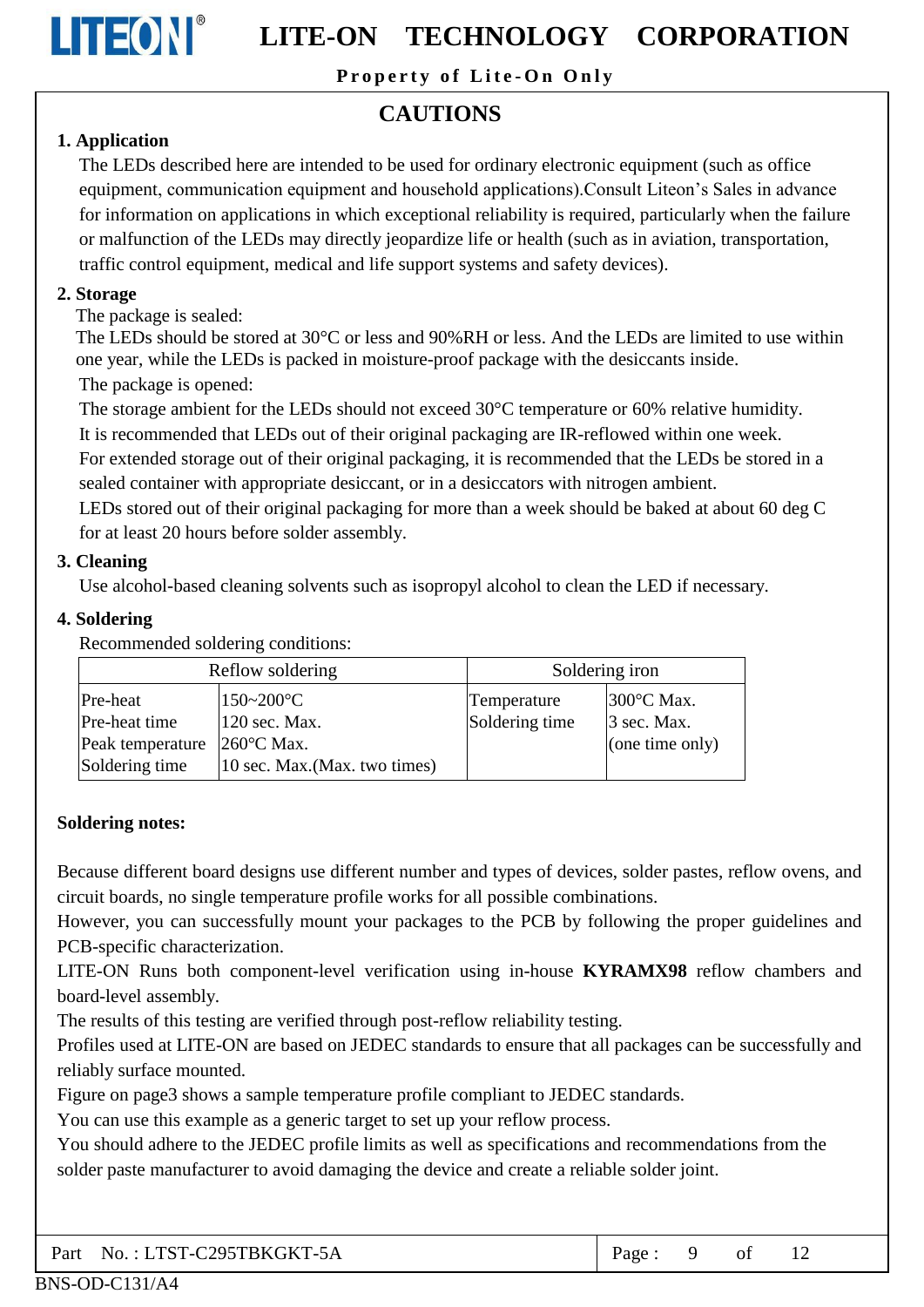## Property of Lite-On Only

## **5. Drive Method**

LITEON®

An LED is a current-operated device. In order to ensure intensity uniformity on multiple LEDs connected in parallel in an application, it is recommended that a current limiting resistor be incorporated in the drive circuit, in series with each LED as shown in Circuit A below.

### Circuit model A

#### **Circuit model B**





- (A) Recommended circuit.
- (B) The brightness of each LED might appear different due to the differences in the I-V characteristics of those LEDs.

#### 6. ESD (Electrostatic Discharge)

Static Electricity or power surge will damage the LED. Suggestions to prevent ESD damage:

- $\blacksquare$  Use of a conductive wrist band or anti-electrostatic glove when handling these LEDs.
- All devices, equipment, and machinery must be properly grounded.
- Work tables, storage racks, etc. should be properly grounded.
- $\blacksquare$  Use ion blower to neutralize the static charge which might have built up on surface of the LED's plastic lens as a result of friction between LEDs during storage and handling.

ESD-damaged LEDs will exhibit abnormal characteristics such as high reverse leakage current, low forward voltage, or " no lightup " at low currents.

To verify for ESD damage, check for "lightup" and Vf of the suspect LEDs at low currents.

The Vf of " good " LEDs should be  $\geq 2.0 \text{V}(a)0.1 \text{mA}$  for InGaN product and  $\geq 1.4 \text{V}(a)0.1 \text{mA}$  for AlInGaP product.

| Part No.: LTST-C295TBKGKT-5A | Page: 10 |  |  |  |
|------------------------------|----------|--|--|--|
|------------------------------|----------|--|--|--|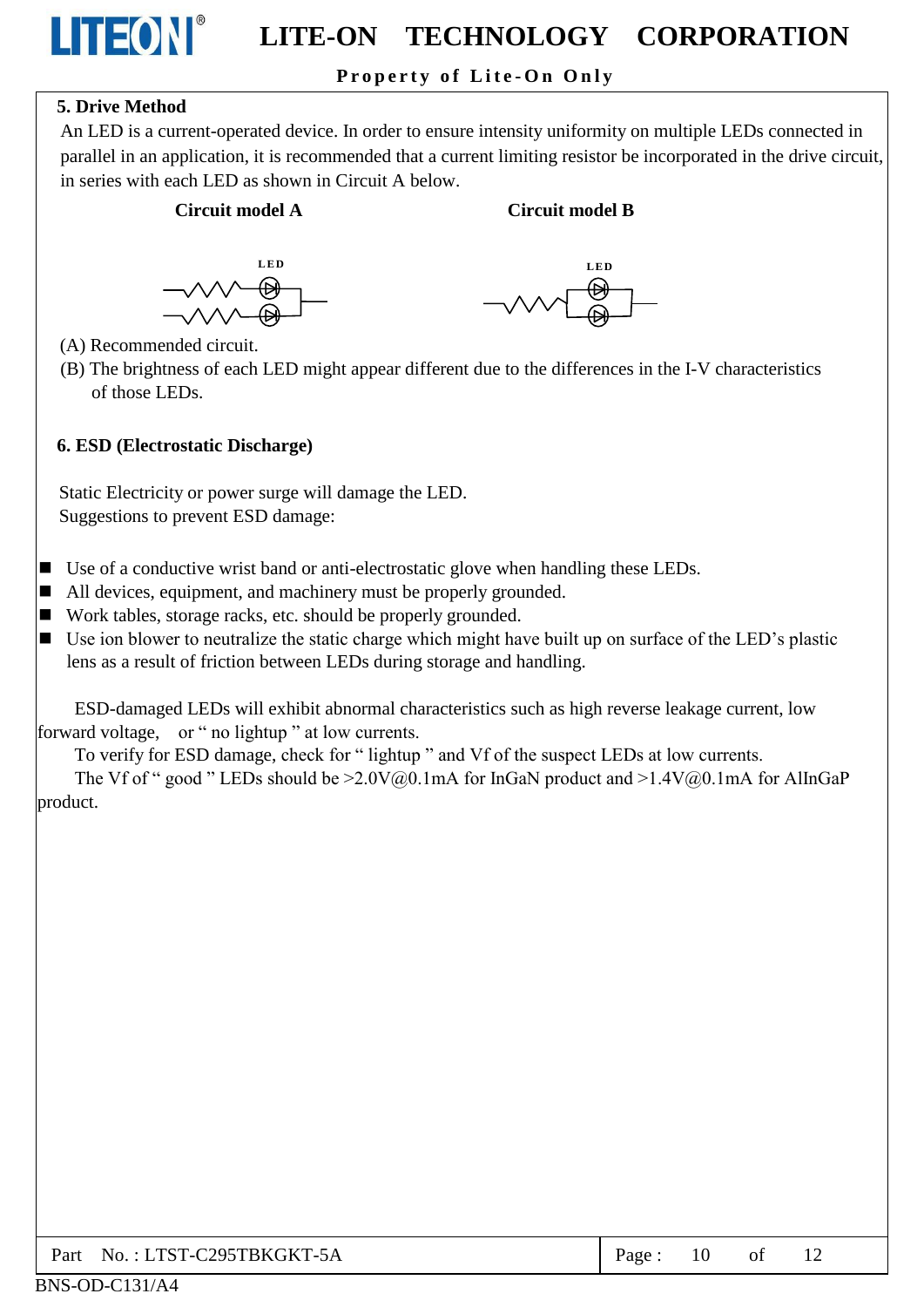

# **LITEON** LITE-ON TECHNOLOGY CORPORATION

## Property of Lite-On Only

| 7. Reliability Test          |                                                            |                                                                                                                                                                                                                                                                                  |                                                                                                                           |
|------------------------------|------------------------------------------------------------|----------------------------------------------------------------------------------------------------------------------------------------------------------------------------------------------------------------------------------------------------------------------------------|---------------------------------------------------------------------------------------------------------------------------|
| Classification               | <b>Test Item</b>                                           | <b>Test Condition</b>                                                                                                                                                                                                                                                            | <b>Reference Standard</b>                                                                                                 |
| Endurance<br>Test            | <b>Operation Life</b>                                      | Ta= Under Room Temperature As Per Data Sheet<br><b>Maximum Rating</b><br>*Test Time= 1000HRS (-24HRS,+72HRS)                                                                                                                                                                     | MIL-STD-750D:1026 (1995)<br>MIL-STD-883D:1005 (1991)<br>JIS C 7021:B-1 (1982)                                             |
|                              | <b>High Temperature</b><br><b>High Humidity</b><br>Storage | IR-Reflow In-Board, 2 Times<br>Ta= $65\pm5^{\circ}$ C, RH= $90\sim95\%$<br>*Test Time= 240HRS±2HRS                                                                                                                                                                               | MIL-STD-202F:103B(1980)<br>JIS C 7021:B-11(1982)                                                                          |
|                              | <b>High Temperature</b><br>Storage                         | Ta= $105 \pm 5^{\circ}$ C<br>*Test Time= 1000HRS (-24HRS,+72HRS)                                                                                                                                                                                                                 | MIL-STD-883D:1008 (1991)<br>JIS C 7021:B-10 (1982)                                                                        |
|                              | Low Temperature<br>Storage                                 | Ta= $-55\pm5^{\circ}$ C<br>*Test Time=1000HRS (-24HRS,+72H RS)                                                                                                                                                                                                                   | JIS C 7021:B-12 (1982)                                                                                                    |
| Environmental<br><b>Test</b> | Temperature<br>Cycling                                     | $105^{\circ}$ C ~ 25 $^{\circ}$ C ~ -55 $^{\circ}$ C ~ 25 $^{\circ}$ C<br>30mins 5mins<br>30mins 5mins<br>10 Cycles                                                                                                                                                              | MIL-STD-202F:107D (1980)<br>MIL-STD-750D:1051(1995)<br>MIL-STD-883D:1010 (1991)<br>JIS C 7021:A-4(1982)                   |
|                              | Thermal<br><b>Shock</b>                                    | IR-Reflow In-Board, 2 Times<br>$85 \pm 5^{\circ}$ C ~ -40 $^{\circ}$ C $\pm 5^{\circ}$ C<br>10mins<br>10mins 10 Cycles                                                                                                                                                           | MIL-STD-202F:107D(1980)<br>MIL-STD-750D:1051(1995)<br>MIL-STD-883D:1011 (1991)                                            |
|                              | Solder<br>Resistance                                       | T.sol= $260 \pm 5^{\circ}$ C<br>Dwell Time= $10 \pm 1$ secs                                                                                                                                                                                                                      | MIL-STD-202F:210A(1980)<br>MIL-STD-750D:2031(1995)<br>JIS C 7021:A-1(1982)                                                |
|                              | IR-Reflow<br>Pb Free Process                               | Ramp-up rate(217°C to Peak) +3°C/ second max<br>Temp. maintain above 217°C 60-150 seconds<br>Peak temperature range $260^{\circ}C + 0/-5^{\circ}C$<br>Time within $5^{\circ}$ C of actual Peak Temperature (tp)<br>$10 - 30$ seconds<br>Ramp-down rate $+6^{\circ}$ C/second max | MIL-STD-750D:2031.2<br>J-STD-020D                                                                                         |
|                              | Solderability                                              | T.sol= $235 \pm 5^{\circ}$ C<br>Immersion time $2\pm 0.5$ sec<br>Immersion rate 25±2.5 mm/sec<br>Coverage $\geq$ 95% of the dipped surface                                                                                                                                       | MIL-STD-202F:208D(1980)<br>MIL-STD-750D:2026(1995)<br>MIL-STD-883D:2003(1991)<br>IEC 68 Part 2-20<br>JIS C 7021:A-2(1982) |

#### 8. Others

The appearance and specifications of the product may be modified for improvement without prior notice.

| Part No.: LTST-C295TBKGKT-5A | Page: $11$ of $12$ |  |  |  |  |
|------------------------------|--------------------|--|--|--|--|
|------------------------------|--------------------|--|--|--|--|